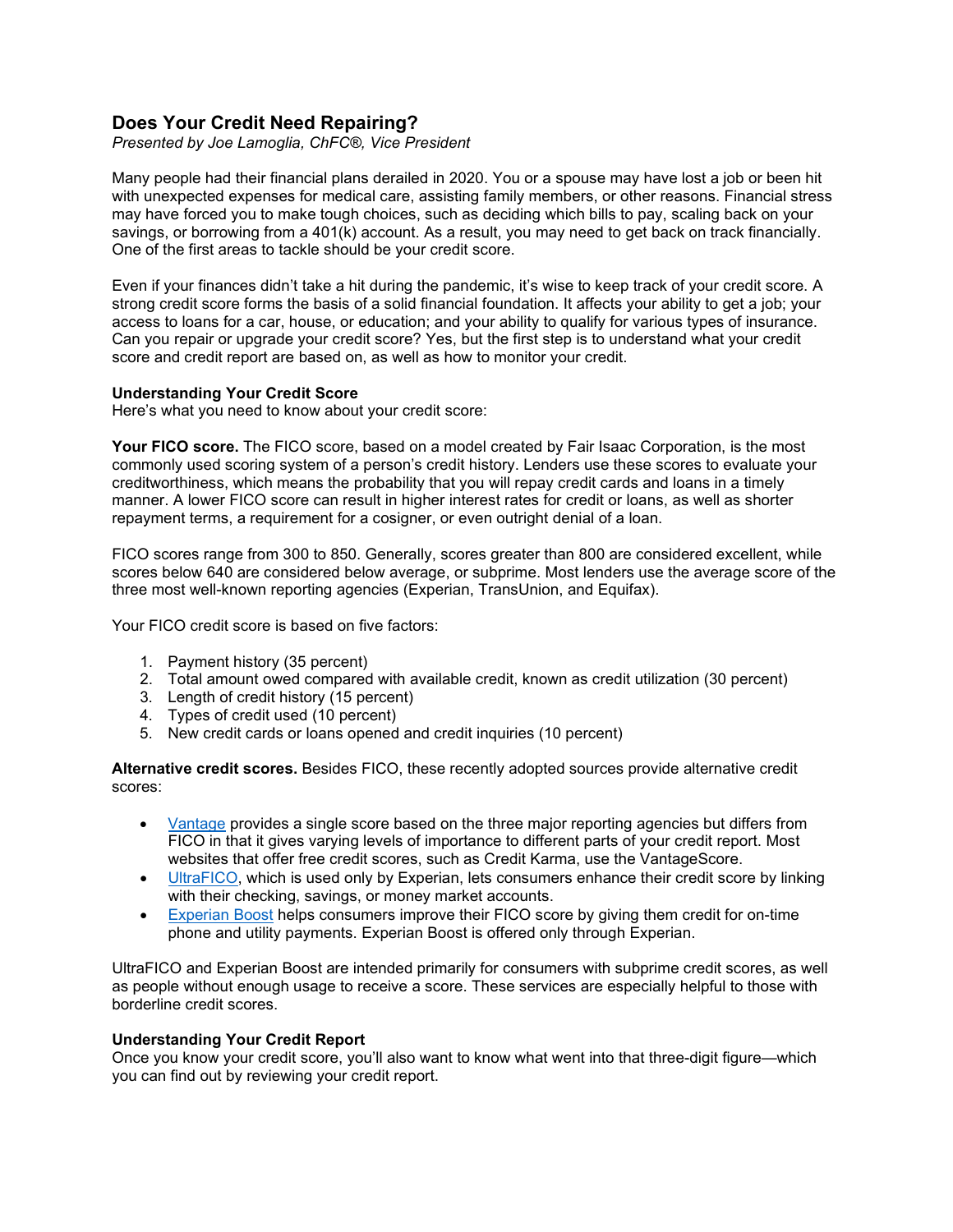Credit reports contain a comprehensive record of your credit history, including personal information, account information, and whether you have paid your bills on time. Your credit report also contains information on any accounts that have been sent to a collections agent and whether you've filed for bankruptcy or received a bankruptcy discharge.

## **Checking Your Credit Report**

With so much of your financial life based on your credit report, accuracy is important. Unfortunately, the Federal Trade Commission (FTC) estimates one in five consumers has at least one error on their report. That's why it's so important to make checking your credit report a habit. There are several ways to do so:

- Go to [AnnualCreditReport.com.](https://www.annualcreditreport.com/index.action) Everyone has the right to a free report from each of the three major credit reporting agencies each year.
- Go to [Innovis,](https://www.innovis.com/) another reporting agency that provides free credit reports. Although your free report will not include a credit score, it's wise to verify information from this source because companies may use it to check your credit history.
- Go to [Credit Karma,](https://www.creditkarma.com/) [NerdWallet,](https://www.nerdwallet.com/) and [Bankrate](https://www.bankrate.com/) for free access to one or two of the major credit reports, as well as additional services such as credit monitoring and free credit scores.
- Check out organizations such as [LifeLock](https://www.lifelock.com/) and [Identity Guard](https://www.identityguard.com/) which, for a fee, provide enhanced credit monitoring and identity theft protection.

## **Freezing Your Credit**

Since 2018, consumers have been able to freeze their credit files free of charge. A credit freeze imposes restricted access on credit reports, making it more difficult for identity thieves to open accounts in someone else's name. During a freeze, you can still access your credit history and open new accounts though you'll have to temporarily lift the freeze to do so.

A freeze won't affect your credit score. But you should be aware that a freeze cannot prevent someone else from making charges to your existing accounts. So, even if you have a credit freeze in place, be sure to keep monitoring your current accounts.

## **Repairing Your Credit: 7 Important Steps**

Repairing your credit score will require time, patience, and discipline. Know that there is no quick fix. Instead, work your way through these steps for improving your credit score over time:

- 1. **Review your credit reports for errors and dispute any inaccurate or missing information.** Be aware that simply checking your credit report or FICO score will have no effect on your credit score. You'll need to take action to dispute incorrect or missing information. The FTC website provides [consumer information](https://www.consumer.ftc.gov/articles/0151-disputing-errors-credit-reports) on how to file and resolve credit disputes.
- 2. **Pay your bills on time.** Even if you have missed payments, get current with your bills.
- 3. **Tackle past-due accounts and reduce the amount of debt you owe.** You could start by paying off debts with the smallest balance to the largest (the debt snowball method) or from the highest interest rate to the lowest (the debt avalanche method).
- 4. **Be cautious when opening new credit cards.** New credit accounts should be opened only on an as-needed basis. Although closing unused credit cards is often seen as a short-term strategy to increase a credit score, you should know that closing an account does not remove it from your credit report.
- 5. **Consider consumer credit counseling.** A great resource for educational materials and workshops is the U.S. Department of Justice's U.S. [Trustee Program,](https://www.justice.gov/ust/credit-counseling-debtor-education-information) which maintains a list of credit counseling agencies approved to provide pre-bankruptcy advice.
- 6. **Be wary of credit repair services.** These companies offer to act on behalf of the consumer and negotiate with creditors, but they may also charge unreasonable fees and upfront charges, as well as mislead customers about their ability to fix credit.
- 7. **Consider bankruptcy only as a last resort.** Filing for bankruptcy can allow people to keep their house, car, and other property. It also has serious consequences, however, including lowering your credit score. If you're exploring bankruptcy, the U.S. Trustee Program maintains a state-bystate list of [government-approved organizations](https://www.justice.gov/ust/bankruptcy-fact-sheets) that supervise bankruptcy cases and trustees.